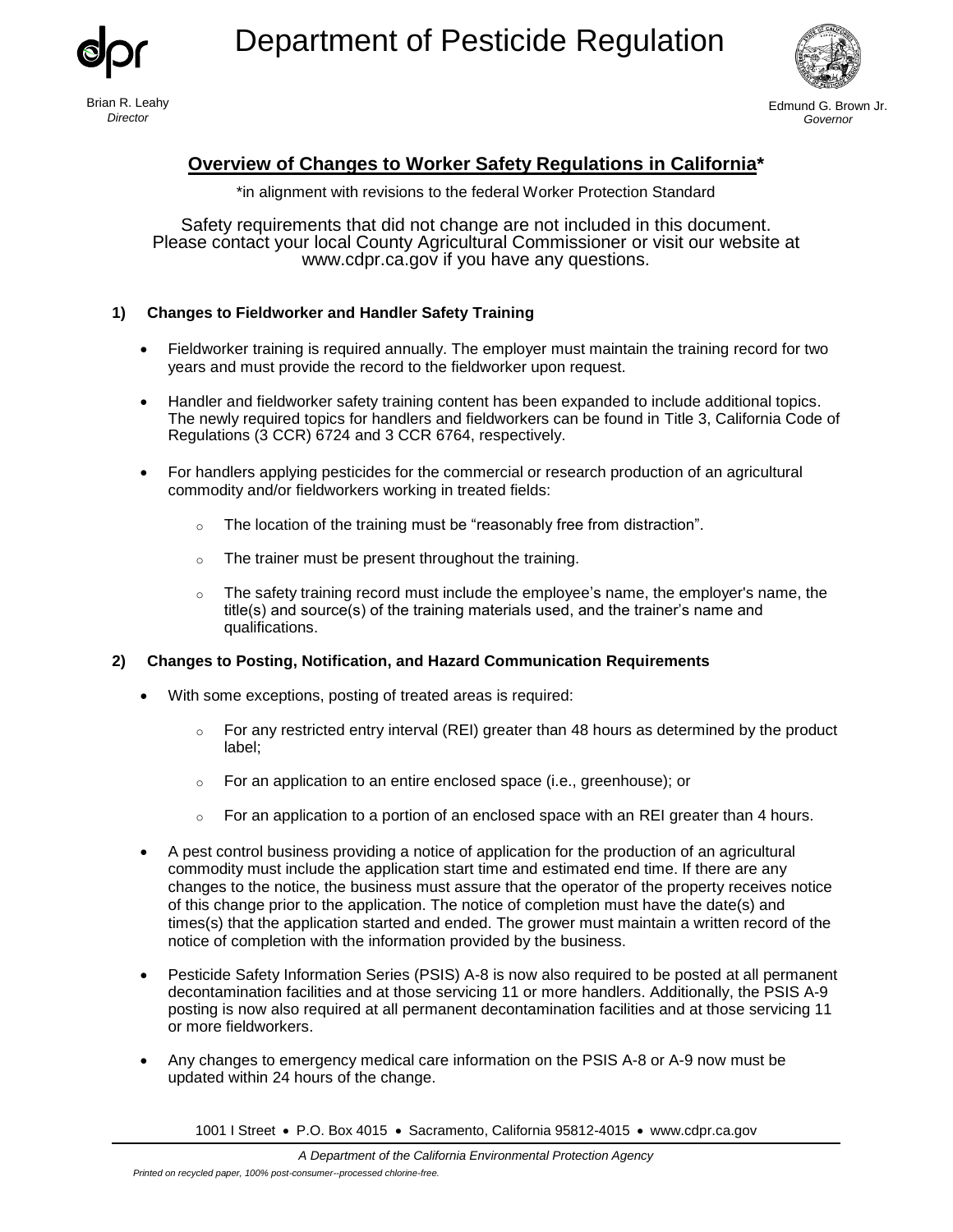Overview of Changes to Worker Safety Regulations in California March 15, 2018 Page 2

- Application-specific display for handlers or fieldworkers must now include the crop/site treated, start and end time of application, and safety data sheets (SDS). The employer must retain these records for two years.
- Prior to conducting early entry activities, the employee must now be informed orally of the location of their work activities, the pesticide(s) applied, the date and time the REI begins and ends, and the location of the PSIS A-8 and A-9.
- An employee (handler or fieldworker) representative requesting records must do so in writing and follow specific procedures.

#### **3) Minimum Age Requirement**

 Pesticide handlers working in the commercial or research production of an agricultural commodity and early entry workers must be at least 18 years old.

#### **4) Personal Protective Equipment (PPE) and Decontamination Facilities**

- Decontamination facility requirements have been updated and can be found in 3 CCR 6734 for handlers, 3 CCR 6768 for fieldworkers, and 3 CCR 6771 for early entry employees:
	- $\circ$  At the beginning of the work day, handlers and early entry employees must have at least three gallons of water per employee and fieldworkers must have at least one gallon of water per employee.
	- $\circ$  Employees must now be informed of the location of the decontamination facility prior to beginning work.
	- $\circ$  If protective eyewear is required by the labeling, an eyewash station must be available for handlers at the mix/load site.
	- $\circ$  Hand sanitizers, gels, or moist towelettes cannot be substituted for decontamination supplies.
- If chemical-resistant gloves are brought into an aircraft cockpit, they must be stored in an enclosed chemical-resistant container.
- Pest Control Advisors and registered professional foresters must now comply with emergency medical posting, decontamination facilities, and PPE requirements for their employees.
- When using a closed system for dry pesticide product formulations, certain PPE exemptions are now allowed when used under the circumstances described in 3 CCR 6746(d) and (g).

#### **5) Application Exclusion Zone (AEZ)**

- No employer shall direct or allow any non-handler into the AEZ, as specified below:
	- $\circ$  The AEZ is a 100 ft. or 25 ft. radius around application equipment for outdoor production depending on the application method described in 3 CCR 6762(c)(1).
	- $\circ$  The AEZ for an enclosed space production depends on the application method, label requirements, and spray quality, as described in 3 CCR 6762(c)(2).